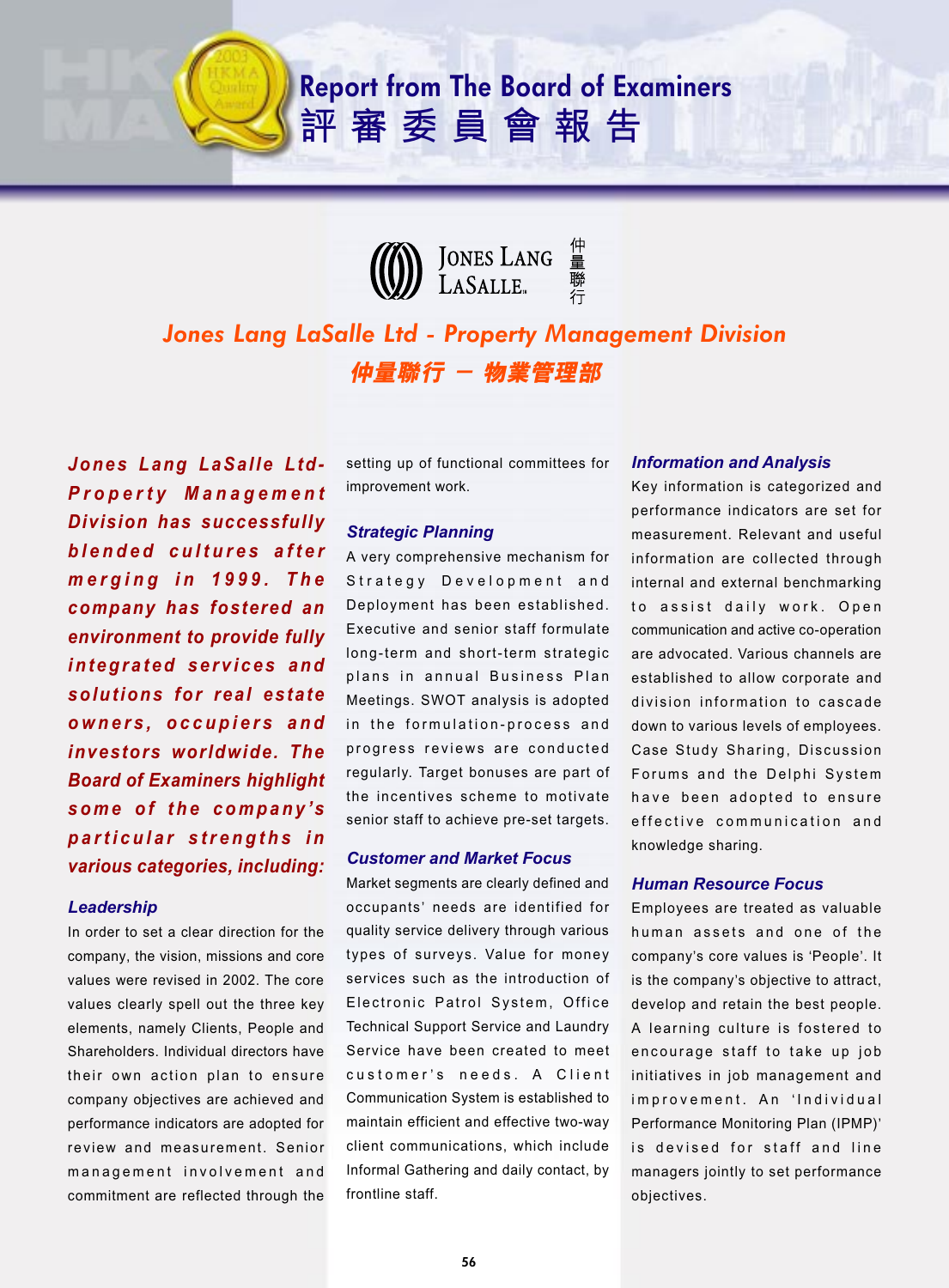# **Report from The Board of Examiners** 評審委員會報告



#### *Process Management*

Performance targets and process specifications are set on the basis of customer needs and corporate strategies. Measurable objectives for each key processes are identified to ensure effective operations. Tailor made emergency support services and customer services such as the 24-hour Central Customer Services Centre are designed and delivered to clients. Well-established supplier and partnering processes have been put in place to ensure supplier performance.

#### *Business Results*

The company has put great effort into making improvements in various categories and the results are

encouraging. The satisfaction levels of both clients and occupants have shown significant improvement. Customer complaint rate, retention rate and customer referral show an improvement trend. Both revenue and profit margin are improved as well. All these reflect the continuous efforts in striving for continuous improvement.

仲量聯行-物業管理部於一九九九 年合併後,成功將不同文化共冶 一爐,建立優秀的企業環境和文 化,為世界各地的地產業主、住 客和投資者提供全面綜合的服務 和方案。該公司在不同範疇均表 現出眾,評審委員會現將其優勢 *總結如下:* 

#### 領導才能

為制訂更清晰的發展路向,仲量聯行 -物業管理部於二零零二年修訂了公 司的遠景、宗旨和核心價值。全新的 核心價值清楚列出三項主要元素一客 户、員工、股東。公司主管會各自採 取不同計劃,確保達到公司目標,並 且採納一系列表現指標,以檢討和評 估業務表現。 公司高級管理層亦積極 參與,成立了多個功能小組,務求改 善工作表現。

#### 策略性規劃

仲量聯行-物業管理部設有非常全面 的機制,以制訂和部署合適的策略。 行政人員和高級員工會於業務規劃會 議(Business Plan Meetings)上,制 訂長期和短期的戰略計劃,並且於制 訂過程中採用了SWOT分析法,而計 劃的進度亦會定期檢討。公司並設有 多項措施,鼓勵高級員工達成目標, 當中包括發放目標花紅。

#### 顧客及市場焦點

仲量聯行-物業管理部透過不同類別

的 調 查 , 清 楚 界 定 了 不 同 的 市 場 領 域 , 並 且 確 定 了 住 客 所 需 的 優 質 服 務。公司繼而推出一系列物超所值的 服務,例如電子巡查系統 (Electronic Patrol System)丶辦公室技術支援服務 (Office Technical Support Service),以及洗衣服務(Laundry Service)等等,以滿足客戶的需要。 公司並建立了一套客戶傳訊制度,與 客戶保持有效率的雙向溝通,包括安 排前線員工與客戶聚會,以及每日與 客戶保持聯絡。

#### 資訊及分析

仲量聯行-物業管理部妥善地將主要 資訊分類,並且制訂了表現指標,評 估公司的業務表現。一切有用的資料 會經由內部和外部程序收集,協助員